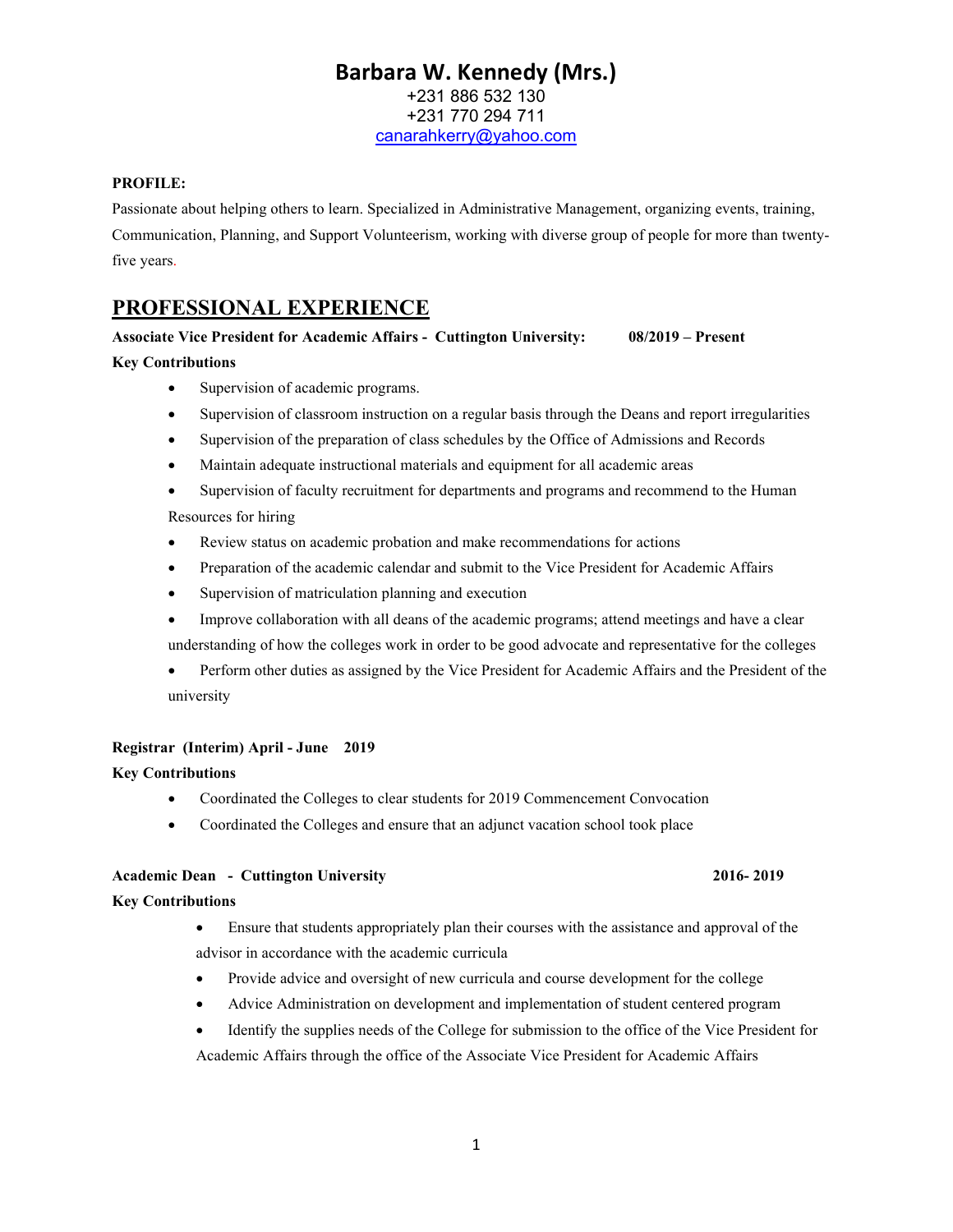# Barbara W. Kennedy (Mrs.) +231 886 532 130 +231 770 294 711

canarahkerry@yahoo.com

- Monitor all Department Heads and ensure that chair persons are effectively supervised and instructional programs are running smoothly and report irregularities to help improve the college
- Ensure that all instructors adhere to the approved instructional schedule published by the Registrar's office.
- Prepare and monitor college budget
- Identify the human resource needs of the college
- Perform other duties as assigned by the Vice President for Academic Affairs and the President of the university
- Served on academic, commencement and many other committees of the university

#### Admin Finance Officer - International Medical Corps 2014 - 2015 Bong County Ebola Treatment Unit (ETU)

#### Key Contributions

Ensure financial policies and procedures are in accordance with International Medical Corps

(IMC) and funding source requirements

- Supervise all finance staff
- Ensure the accuracy and authenticity of all accounting and financial records routines and their timely submission to IMC, Finance HQ
- To keep grant files updated with budgets and agreements
- To prepare and review the financial reports
- Prepare internationally monthly payroll roster and send with time sheet to Finance HQ
- Prepare monthly cash requests and projections and submit to IMC, Finance HQ
- Liaise with IMC, Finance HQ for departments and chart of accounts with regards to the approved budgets.
- Advise on all bank accounts, bank relations and ensure timely preparation of bank reconciliations
- Assist in audit schedules preparation
- Assist in making payments
- Grant management and Donor liaison
- Other relevant tasks as assigned by the supervisor

### Budget officer - Cuttington University 2013-

#### Key Contributions

- Administer budget activities, such as assisting with the preparation of and gathering of data for annual and biennial operating budgets and reports, and preparing, reviewing, and/or approving budget entries in financial information system.
- Assist the controller in crafting the fiscal budget of the university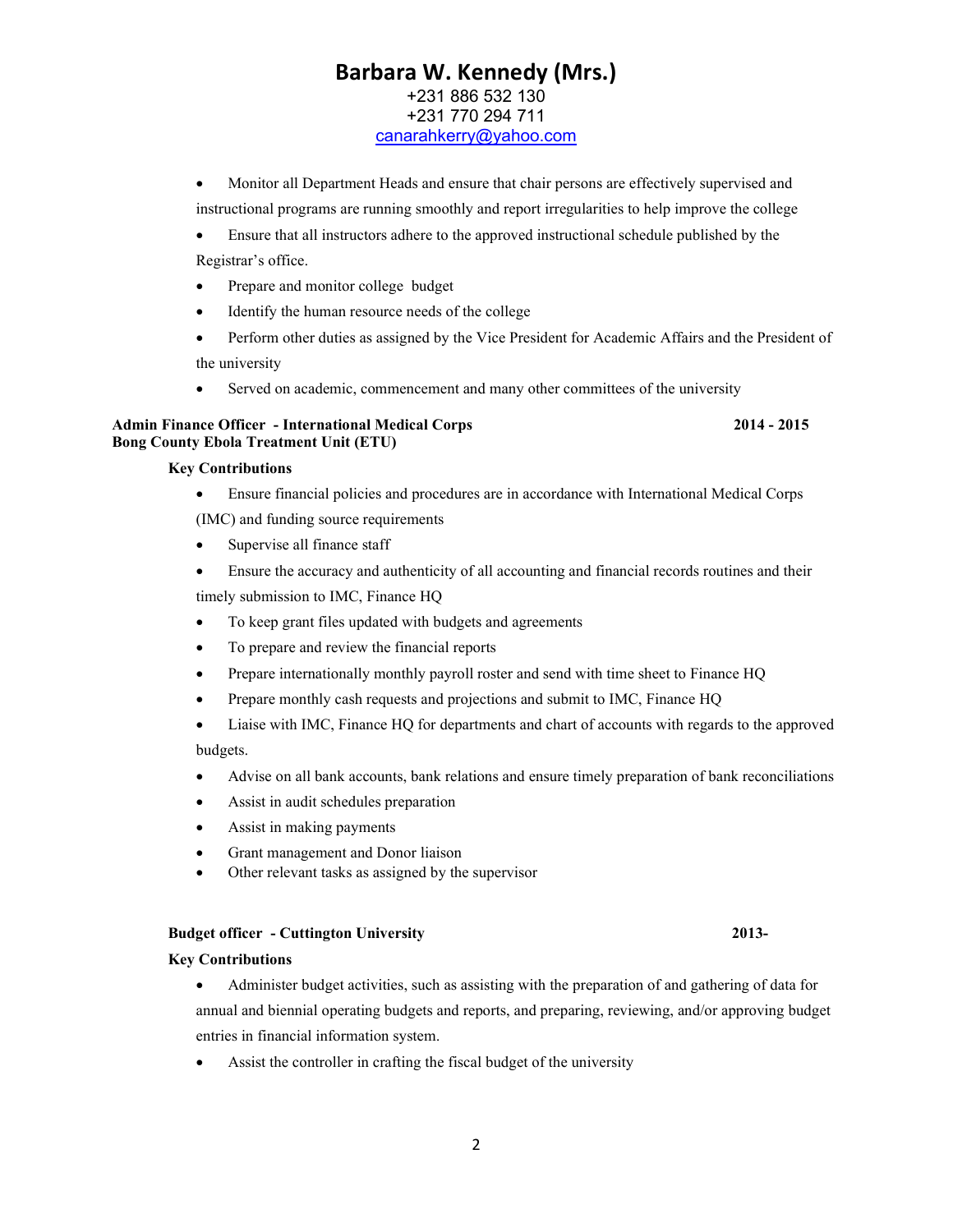# Barbara W. Kennedy (Mrs.) +231 886 532 130 +231 770 294 711 canarahkerry@yahoo.com

- Assist various units in interpreting financial and budget reports, analyzing data, and planning budgets and assisting units in projecting costs on proposed new or expanded programs.
- Provide advice and technical assistance with cost analysis, fiscal allocation and budget preparation
- Analyze budget status reports and initiate or recommend corrective action or alternatives as appropriate.
- Prepare department budget performance as a way of expenditure controls and advise the department heads accordingly.
- Perform special assignments, research projects, and prepare focused analyses as directed.

#### Executive Secretary - Cuttington University 2004-2011:

#### Key Contributions

- Preserve a system of permanent and up-to-date records for the office
- Supervise personnel assigned to the President's office
- Prepare all inter-office memos and communications
- Responsible for maintaining an updated filing system
- Maintained the President's schedule both internal and external and make travel arrangements.
- Point of contact between the President's office and internal or external colleagues
- Organized meetings
- Coordinate all activities pertaining to the operation of the President's office.

#### Secretary - T. Choithram and Sons (Lib) Inc. 1998 – 2004:

#### Key Contributions

- Responsible for communications with counterpart companies around the world, requesting
- for quotations and ensure that goods ordered for reach the company in a timely manner.
- Recorded customer's invoices and receipts and make financial report at the end of the month.
- Receive all guests and attend to their need and respond to communications, etc.
- Responsible for complete filling system within the office.
- Supervise day workers
- Ensure maintenance of the office computers.

#### Instructor - Hannibal Computer School and Dataware Computer School - Liberia : 1997 – 1998

#### Key Contributions

- Develop course outline for teaching purpose
- Taught courses in QuickBooks, Microsoft excel, Windows, Word, Serria, and other desktop Publishing software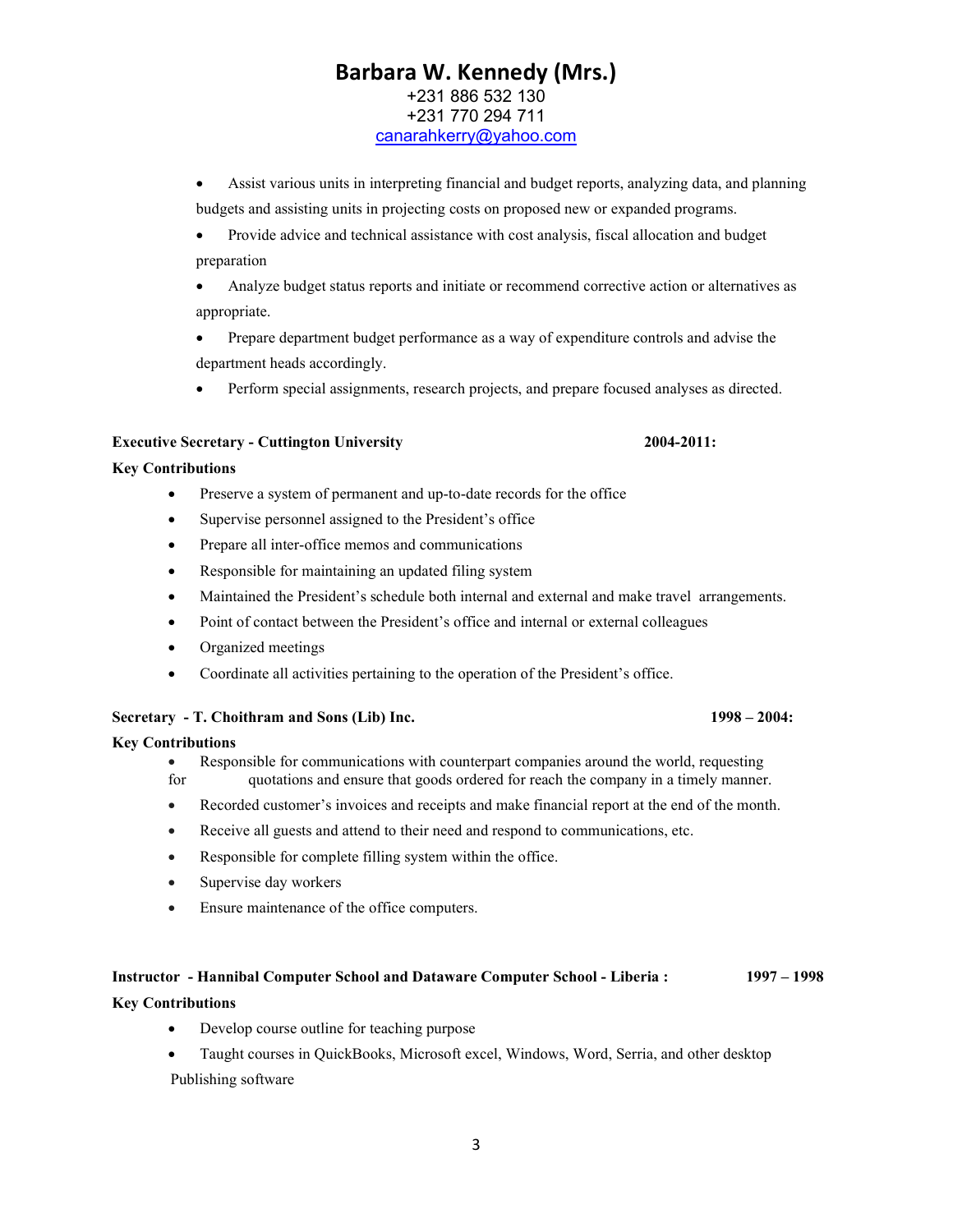# Barbara W. Kennedy (Mrs.)

+231 886 532 130

+231 770 294 711 canarahkerry@yahoo.com

• Prepare schedule for the various classes

## Secretary - Church of Christ Mission Clinic – Kumasi, Ghana : 1995 – 1997 Key Contributions

Maintained a well-organized filing system of incoming and outgoing correspondence and

highly confidential documents and records for the various departments, clinic, pharmacy and the laboratory.

- Prepared and submitted monthly financial reports to clinic administrator.
- Maintained track of drug usage of the clinic and inventory of the pharmacy and laboratory.

# Secretary and Registrar - Christian Institute of Accountancy and Computer Training School, Kumasi – Ghana 1993 – 1995

### Key Contributions

- Maintain a system of permanent and up-to-date records for all students
- Design and implement all activities relating to students admissions and records
- Ensure that all arrangements are made for entrance examinations and plan all recruitment Activities
- Coordinate hostels for students from far distances within the country.
- Supervise all staff working in the Admissions office

### Professional activities

- Organize young women fellowship for the Churches of Christ women fellowship and served as the President for eight years.
- Organize community savings club and serve as President, credit and savings manager and coordinate the distribution of the monies at the end of the term.
- Organize the Cuttington University Women Association and serve as coordinator for our flag ship Adult Literacy Program.
- Served as Head of Secretariat on National Education Consultative Conference, Liberia 2009
- Serve as volunteer Grant Manager at the Northampton Center Council in England
- Proprietor of Comfort Loan Program a self-owned loan program aimed at given out small loan to market women and those interested.
- Proprietor of Best Service Catering, Gbarnga, Bong County, Liberia
- Rotary Club of Gbarnga Past Treasurer (2016); Secretary (2017-2018); Serve as Sergeant at Arms ;

Vice President Elect – year 2019; President – 2021-2022.

President Elect 2020/2021: Director for New Generation

Vice President, Cuttington University Faculty Association